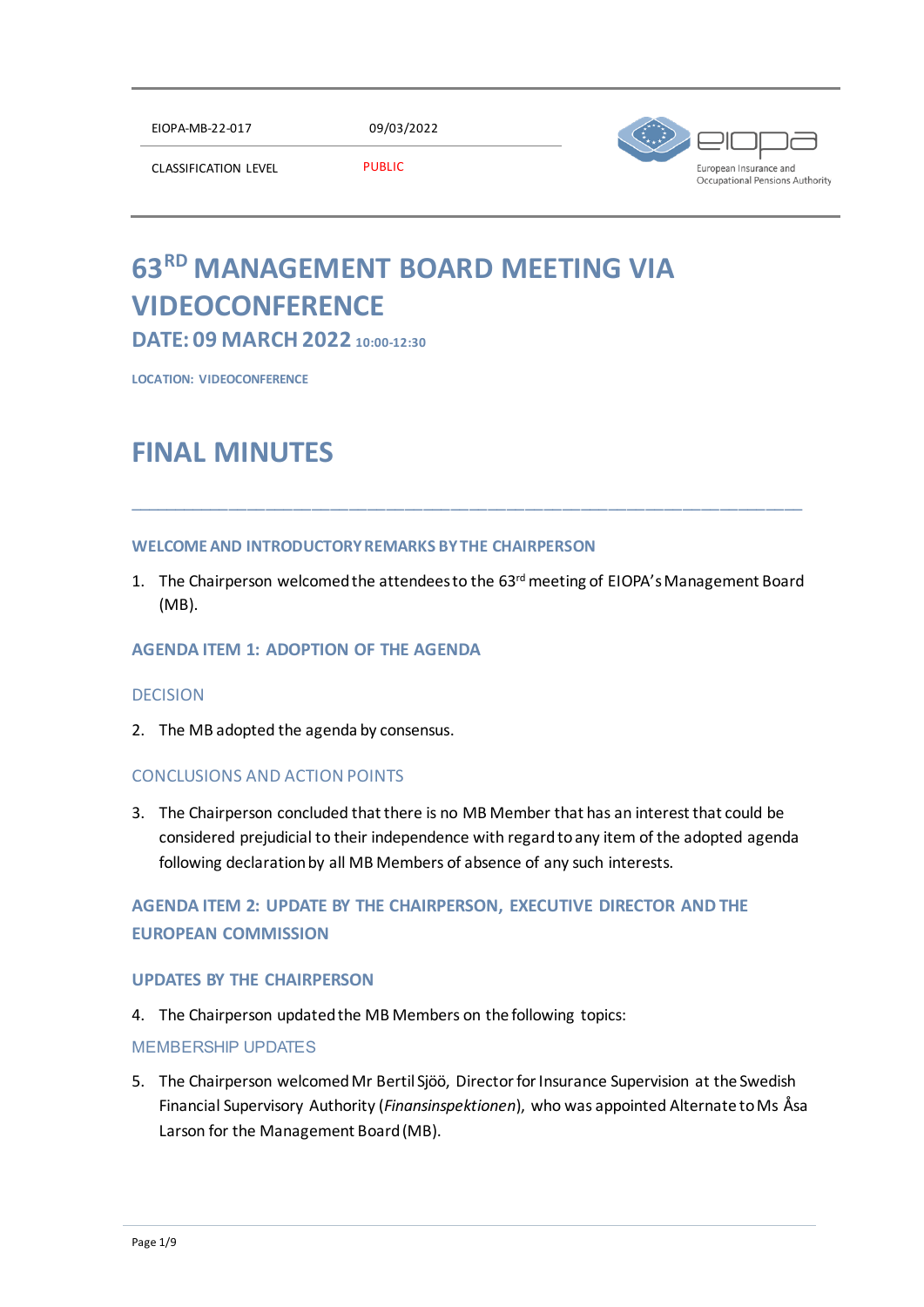#### CURRENT GEOPOLITICAL AND MARKET DEVELOPMENTS

6. The Chairperson provided an update on the overall market developments and supervisory coordination in the European and international level. In line with the assessment during the extraordinary BoS call on 3rd March, direct exposure in the crisis areas appears contained. EIOPA is closely monitoring the market, in particular on the indirect exposuresas well as developments on the macroeconomic front.

#### OTHER UPDATES

7. The updates on ECOFIN, ESRB steering committee and EFC meeting as well as updates on Stakeholder Groups Meeting were made available to MB through the "updates of the Chairperson" uploaded before the meeting.

#### **UPDATES BY THE EXECUTIVE DIRECTOR**

8. The Executive Director updated the MB Members on the following topics:

#### COVID-19 UPDATE

- 9. EIOPA is resuming the plans to gradually return to the office. Starting on 21 March 2022, EIOPA staff will be requested to be present in the office for at least two days per week. Relevant safety and hygiene measures will continue to apply.
- 10. Discussions on teleworking framework are taking place with COM. The MB shortly discussed the potential pros and cons and the implications the new rules might have on EIOPA.

#### TRAINING AND EVENTS PROGRAMME 2022

11. EIOPA's Training and Events Programme 2022 was shared with the Members on 27 January 2022. To address changes, the Programme is regularly updated to include new trainings and events as well as to reflect changes of the dates/times. The date for the Joint ESAs Consumer Protection Day (JECPD) was set in agreement with the other two European Supervisory Authorities (ESAs) for 23 September 2022. Two other new events were added to the planning: i) Public hearing on IDD sustainability guidelines tentatively planned to take place in April or May and ii) Overall feedback event for the Non-Life Underwriting Risk Comparative Study (NLCS 2020) scheduled for Q3 in 2022.

#### EIOPA ACTIVITY REPORT 2021

12. The report provides an overview of the main activities and results in 2021 with regard the agency's horizontal support areas, complementing the standard regular annual and quarterly reporting to the MB.

#### OTHER UPDATES

**13.** The updates on Financial Services Committee (FSC) meeting weremade available to MB through the "updates of the Executive Director" uploaded before the meeting.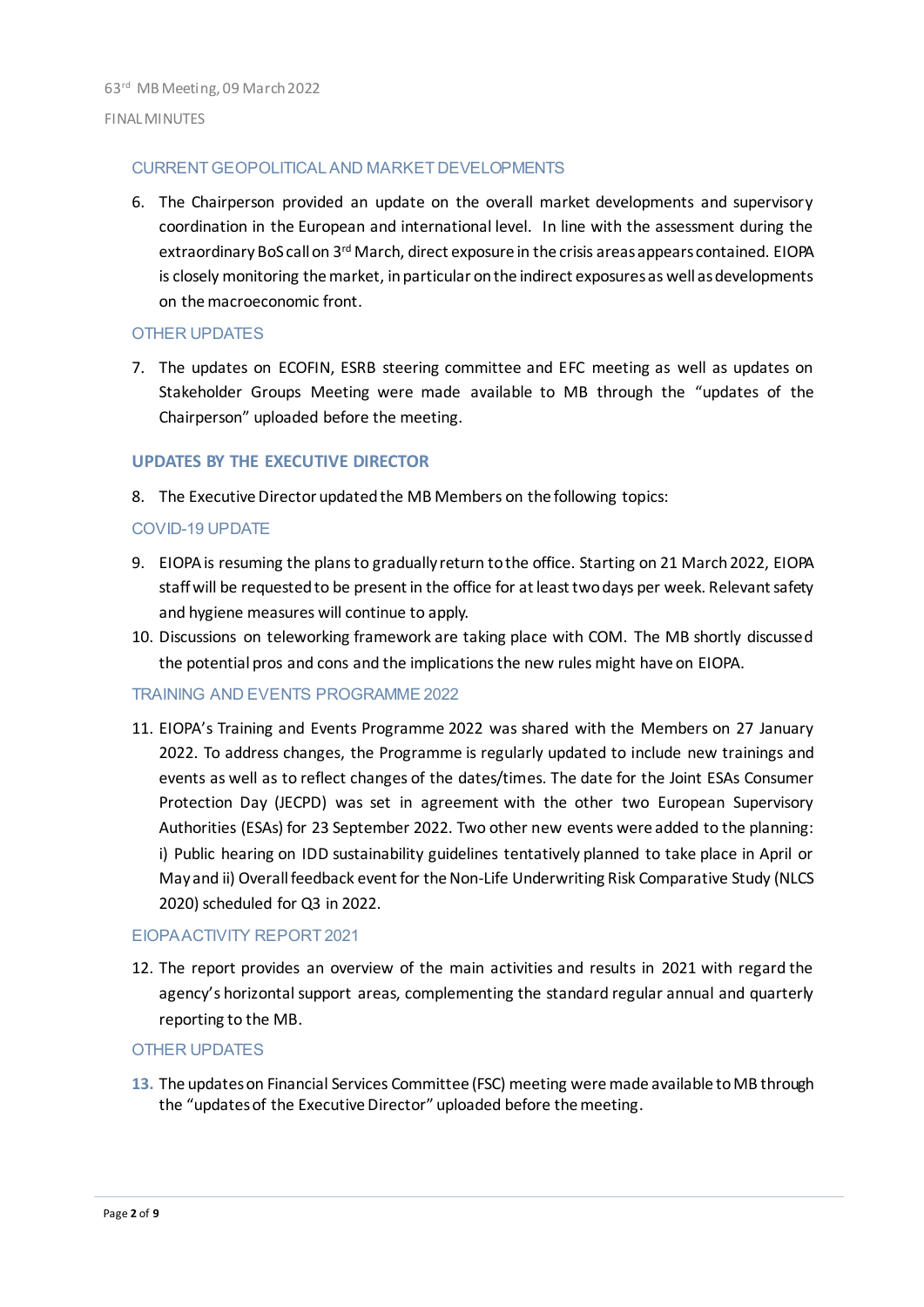#### **UPDATE BY THE EUROPEAN COMMISSION (COM)**

14. The COM representative informed the MB on the following business files:

#### GEOPOLITICAL DEVELOPMENTS: UKRAINE SITUATION

- 15. COM is closely monitoring the motor-insurance aspects and has been in closed contact with Insurance Europe and the Council of Bureaux (CoB) on the developments at the Ukrainian borders, in particular in regards to the frontier insurance for incoming cars as well as on the green-card issues. In cooperation with the Directorate-General for Migration and Home Affairs (DG HOME), COM is monitoring the scope and implication of the temporary residence permit granted to the refugees fleeing war in Ukraine.
- 16. COM is in the process of finalising the Q&As on the political sanctions which will be made public on the COM's [website](https://ec.europa.eu/commission/presscorner/detail/en/QANDA_22_1776)<sup>1</sup>. EIOPA is involved in collecting and channelling the questions coming from the national competent authorities (NCAs).

#### SOLVENCY 2 PACKAGE NEGOTIATIONS

- 17. The French Council Presidency has revised the schedule for the upcoming Council working groups. Three meetings will take place in the coming two weeks, on 11, 18 and 22 March. The focus will be on going through, and covering the remaining topics under the Solvency II package.
- 18. The intention of the French Council Presidency is to have a first compromise proposal around mid-April. Bilateral discussions are currently taking place with the Member States (MSs).
- 19. At the European Parliament (EP), a first meeting with the team of shadow rapporteurs took place. Regular discussions on Level II are to take place. On the 21 March, a public hearing on the Solvency II package will take place and a first exchange of views is planned for 20 April.
- 20. On the Solvency II Delegated Regulation, a meeting of the expert group took place to discuss the options on the way forward on the long-term guarantee measures.

#### RETAIL INVESTMENT STRATEGY

- 21. No major developments were reported. Internal work on the possible impact assessment is ongoing. COM is awaiting the technical advice from EIOPA.
- 22. Publication of the Strategy is envisaged end 2022.

#### WORK ON PENSIONS

23. At the Round Table of 18 January, COM together with EIOPA presented the work on pensions dashboard and pensions tracking system. Further meetings with the MSs will follow.

#### OTHER WORK

- 24. COM is working also on IORP 2 call for advice and a webinar on PEPP is schedule for 22 March.
- 25. International developments a meeting of the EU-US Regulatory Forum took place in the first week of March and a meeting of the EU-Japan Forum is scheduled on 11 March.

 $\overline{a}$ 

<sup>1</sup> https://ec.europa.eu/commission/presscorner/detail/en/QANDA\_22\_1776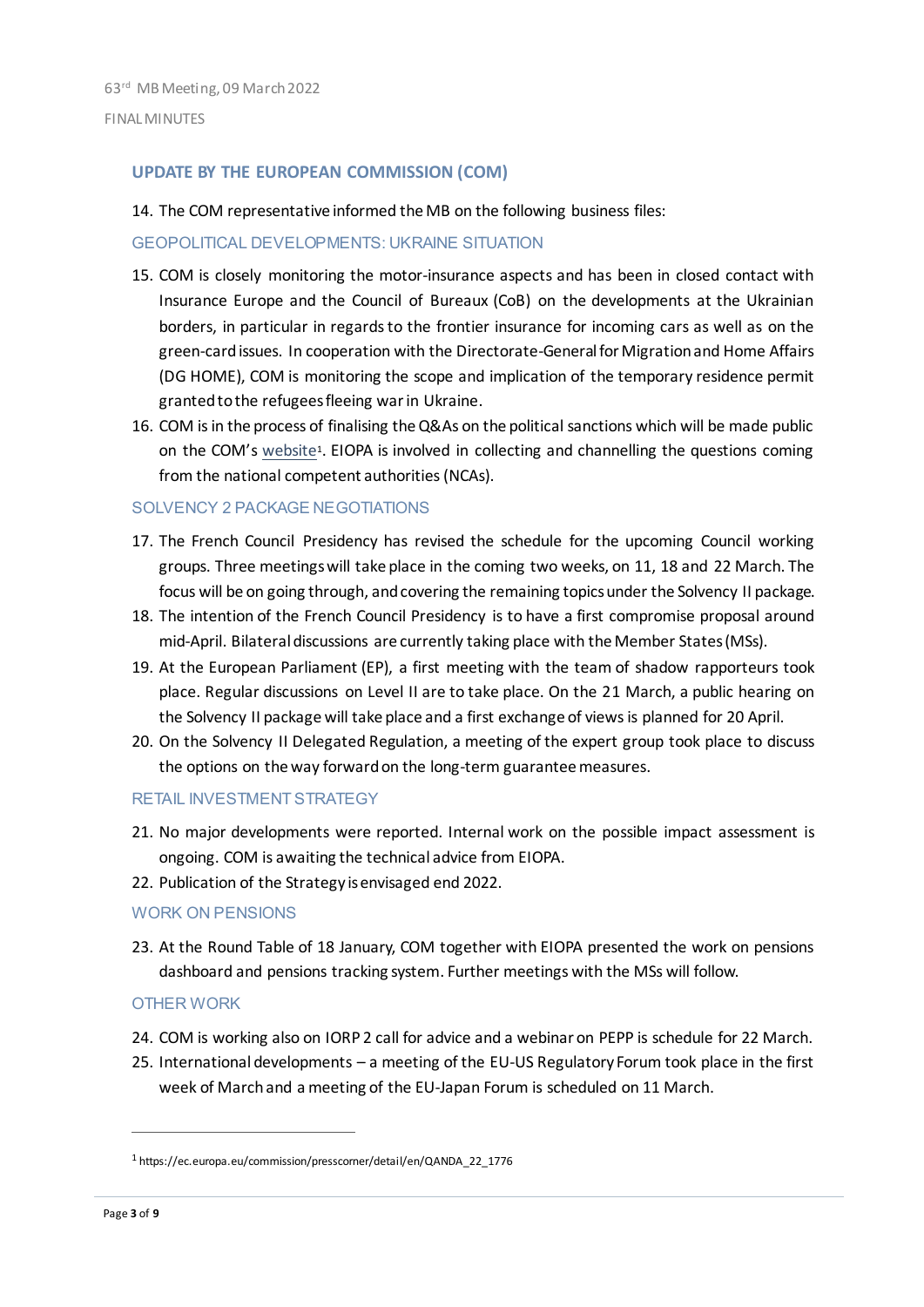#### DECISION

26. Not applicable.

#### CONCLUSIONS AND ACTION POINTS

27. Not applicable.

#### **AGENDA ITEM 3: INTERNAL CONTROL AT EIOPA: REPORT 2021 AND WORKPLAN 2022**

28. The Head of the Corporate Support Department provided an update on the status of implementation of EIOPA´s internal control system, the activities that took place in 2021, the main internal control results as well as the work plan for 2022. The MB wasinformed that there are no critical internal control issues and that the system is functioning as intended, with some improvements to be addressed in the next period.

#### **DECISION**

29. Not applicable.

#### CONCLUSIONS AND ACTION POINTS

30. The MB took note of the Internal Control report for 2021 and the workplan for 2022.

#### **AGENDA ITEM 4: QUALITY CONTROL COMMITTEE (QCC)**

#### **4.1. QCC Report on 2021 Work**

- 31. The QCC Chairperson presented the report on the work of the QCC in 2021. The QCC programme has been implemented according to the QCC Mandate 2021. The main deliverables are the assessment of EIOPA 2020 Annual Activity Report, the follow up on the implementation of the EIOPA action plan for the QCC review of EIOPA's Working Group Structure and the finalisation of the QCC review of the functionality of EIOPA's website.
- 32. In addition, in 2021 the QCC started with the 2021/2022 QCC review 'lessons learnt from the cooperation and interaction between EIOPA and the NCAs during the COVID-19 pandemic'. The report is currently being finalised and will be presented for discussion to the MB as soon as possible but not later than June 2022. COM highlighted that the outcome of report will also be relevant for discussions taking place at EU institutional level.

#### DECISION

33. Not applicable.

#### CONCLUSIONS AND ACTION POINTS

34. The MB welcomed the report on the work of the QCC in 2021.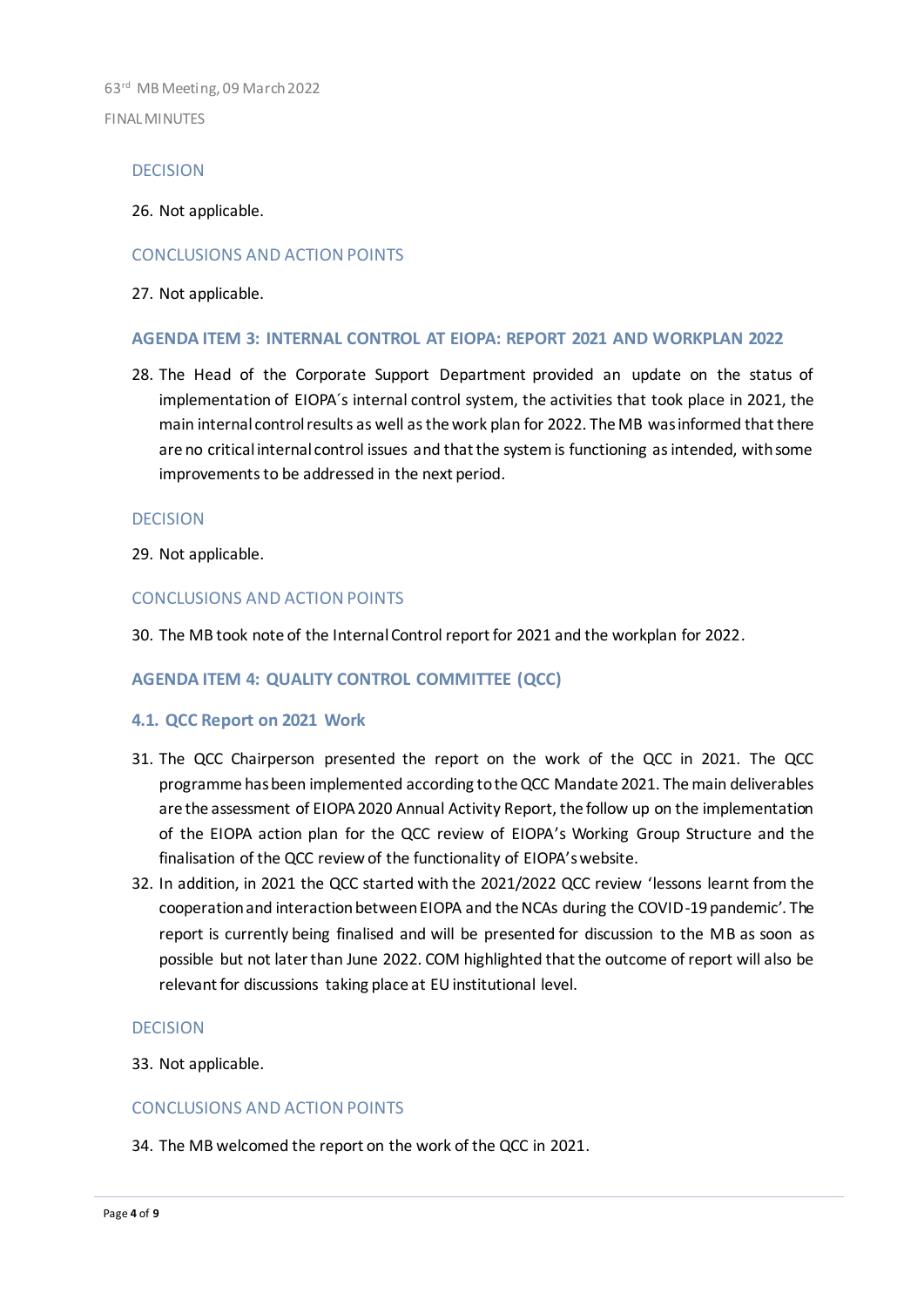35. The QCC Chairperson to present the QCC review report 'lessons learnt from the cooperation and interaction between EIOPA and the NCAs during the COVID-19 pandemic' as early as possible to the MB for discussion.

#### **4.2. QCC Mandate 2022**

36. The QCC Chairperson presented the mandate for the QCC for 2022. The main deliverables for 2022 are the QCC assessment of the EIOPA Consolidated Annual Report for 2021, the follow-up on the 2020 QCC Review (Functionality of EIOPA's website) and the finalisation of the 2021/2022 QCC Review (Lessons learnt from the cooperation and interaction between EIOPA and the NCAs during the Covid-19 pandemic). The QCC review theme for 2023 will be defined during Q4 in 2022.

#### DECISION

37. The MB adopted by consensus the QCC Mandate for 2022.

#### CONCLUSIONS AND ACTION POINTS

- 38. The QCC Chairperson to present the QCC Mandate 2022 for information at the Board of Supervisors (BoS) meeting on 30 March 2022.
- 39. The QCC Chairperson to present the 2023 QCC review theme for approval at the MB meeting on 3 November 2022.

#### **AGENDA ITEM 5: PEER REVIEW PLAN 2023-2024**

- 40. The Head of Supervisory Processes Department presented EIOPA'sproposals to be included in the Peer Review work-plan in 2023-2024 and reminded on the process, including on the role of the MB. The suggested topics were: i) Assessment of Independence of NCAs, ii) Internal model: use test, iii) Supervision of Technical Provisions: Stochastic valuation, iv) Supervisory Practices relating to the Prudent Person Principles in insurance, v) Supervision of ORSA, vi) IORPs: NCAs implementation of EIOPA Opinions, and vii) Supervisory practices relating to the supervision of disclosures.
- 41. The Members welcomed the proposal of planning one peer review per year, with targeted and focused topics considering the impact on the NCAs' resources.

#### DECISION

42. Not applicable.

#### CONCLUSIONS AND ACTION POINTS

43. The MB welcomed the topics selected by EIOPA and expressed preference for the following four: i) Internal model: use test, ii) Supervision of ORSA, iii) Supervisory practices relating to the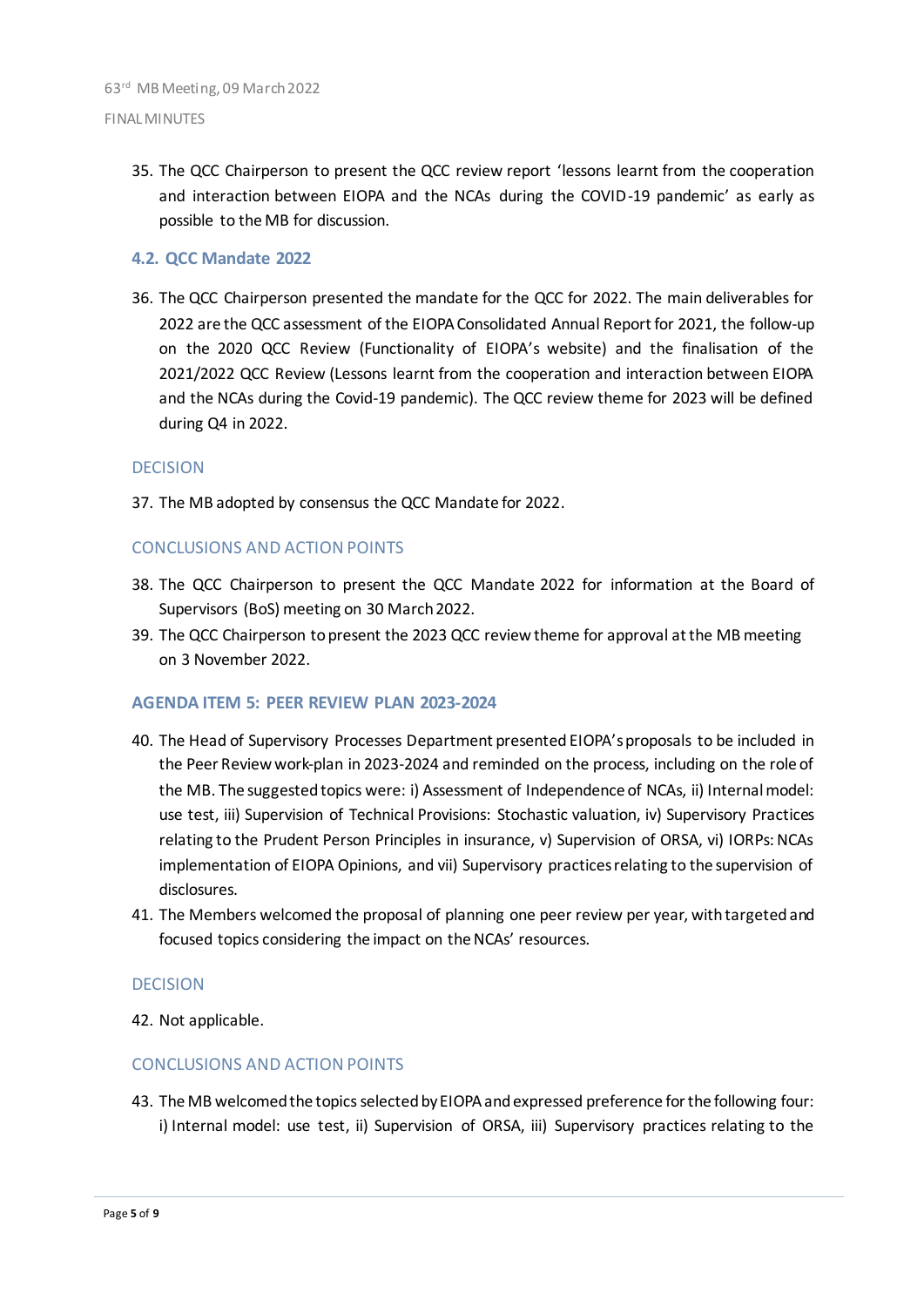Prudent Person Principle in insurance, and iv) Supervision of Technical Provisions: stochastic valuation.

44. EIOPA to submit the four peer review topics for further discussion at the Supervisory Steering Committee (SSC) in May. Tools other than Peer Reviews to be considered for the assessment of Independence of the NCAs and implementation of EIOPA Opinions.

### **AGENDA ITEM 6: BOS PREPARATION**

#### **6.1. SupTech Conduct of Business project approval**

- 45. EIOPA staff presented the PRIIPs KID tool and EIOPA's approach to develop it with limited involvement from the NCAs' side.
- 46. The Chairperson followed and explained that the tool could help EIOPA and NCAs to understand the situation of their respective IBIPs markets and to inform a number of reports at EIOPA level. There is a need to discuss the project at BoS level in particular in light of the European Single Access Point (ESAP) proposed regulation.

#### **DECISION**

47. Not applicable.

#### CONCLUSIONS AND ACTION POINTS

- 48. The MB took note of the SupTech Conduct of Business project.
- 49. EIOPA to submit the project for discussion at the BoS meeting on 30 March 2022.

#### **6.2. IORP stress test 2022**

- 50. The Head of the Risks and Financial Stability Department presented an overview of the 2022 IORP stress test exercise, which entails a climate stress test as well as a modular analysis of the impact of inflation on retirement income.
- 51. The Members supported both the climate stress test as well as the attention given to the effect of inflation. Considering the still explorative nature of climate stress test, both the complexity as well as the limitations of the sector-specific variables have been highlighted by the Members. Consequently, the idea was mentioned, to allow – on a voluntary basis – for the provision of additional information stemming from IORP-internal, environmental risk management projections.

#### DECISION

52. Not applicable.

#### CONCLUSIONS AND ACTION POINTS

53. The MB agreed with the design of the climate stress test for the 2022 IORP stress test exercise.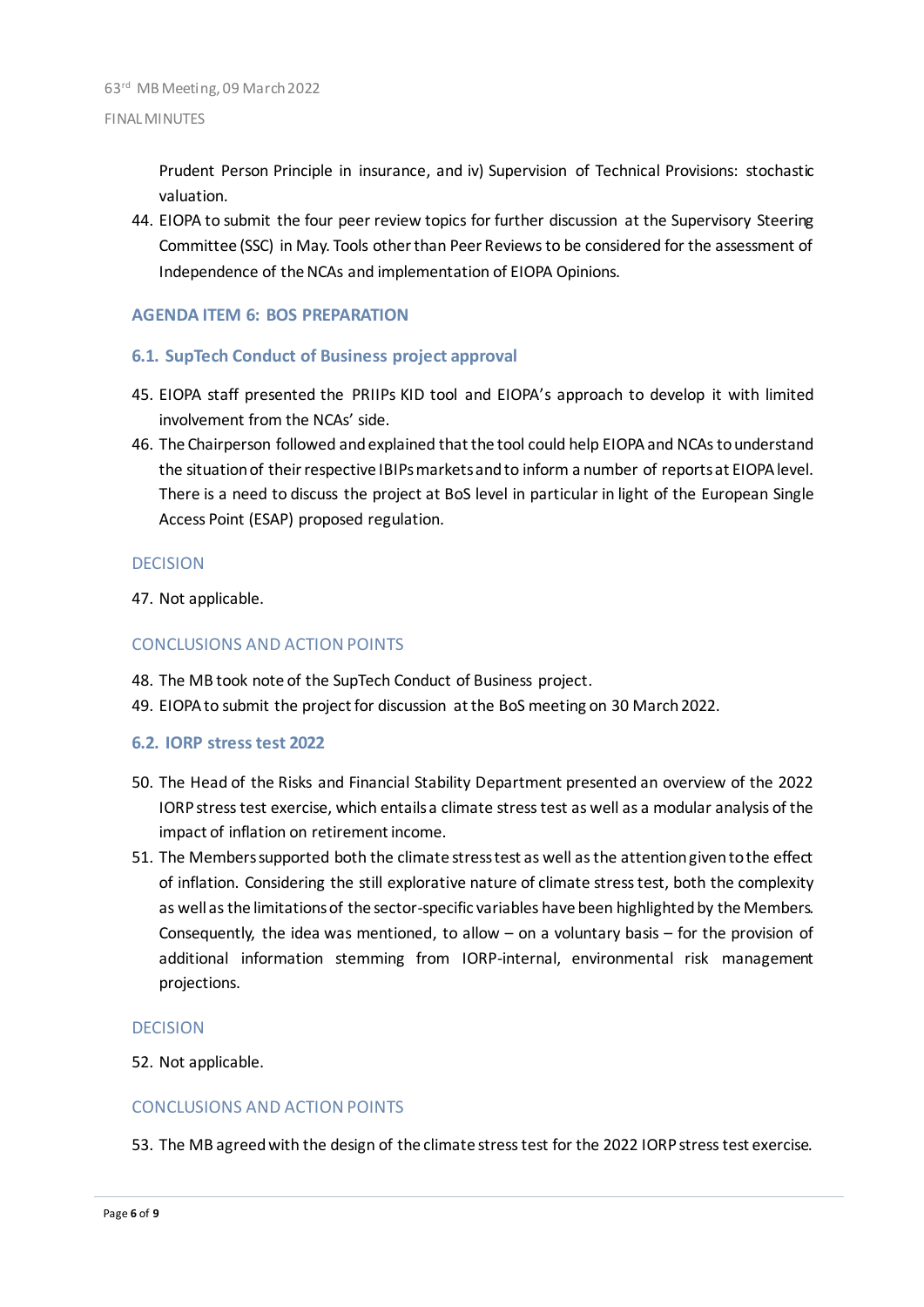#### FINAL MINUTES

54. EIOPA to assess ways allowing for voluntary, additional calculations by the IORPs to reflect more granular shocks than the required ones.

#### **AGENDA ITEM 7: AOB**

- 55. The Chairperson updated the Members on next steps in view of a potential Breach of Union Law case
- 56. On the Ukraine situation, the Chairperson stated that there is no immediate need for a formal communication except a potential statement of exclusion or inclusion of war clause and reiterated the work and monitoring EIOPA is doing (impact on markets, cyber underwriting, and greencard issue).
- 57. Moreover, the Chairperson informed the Members on the upcoming EIOPA Strategy Day to take place on 17-18 May 2022. More will be discussed during the March BoS.

#### DECISION

58. Not applicable

#### CONCLUSIONS AND ACTION POINTS

59. EIOPA to stand ready to organise extraordinary BoS meetings in March in view of geopolitical developments in the financial markets. Risk and Financial Stability Steering Committee (RFSC) to continue regular calls.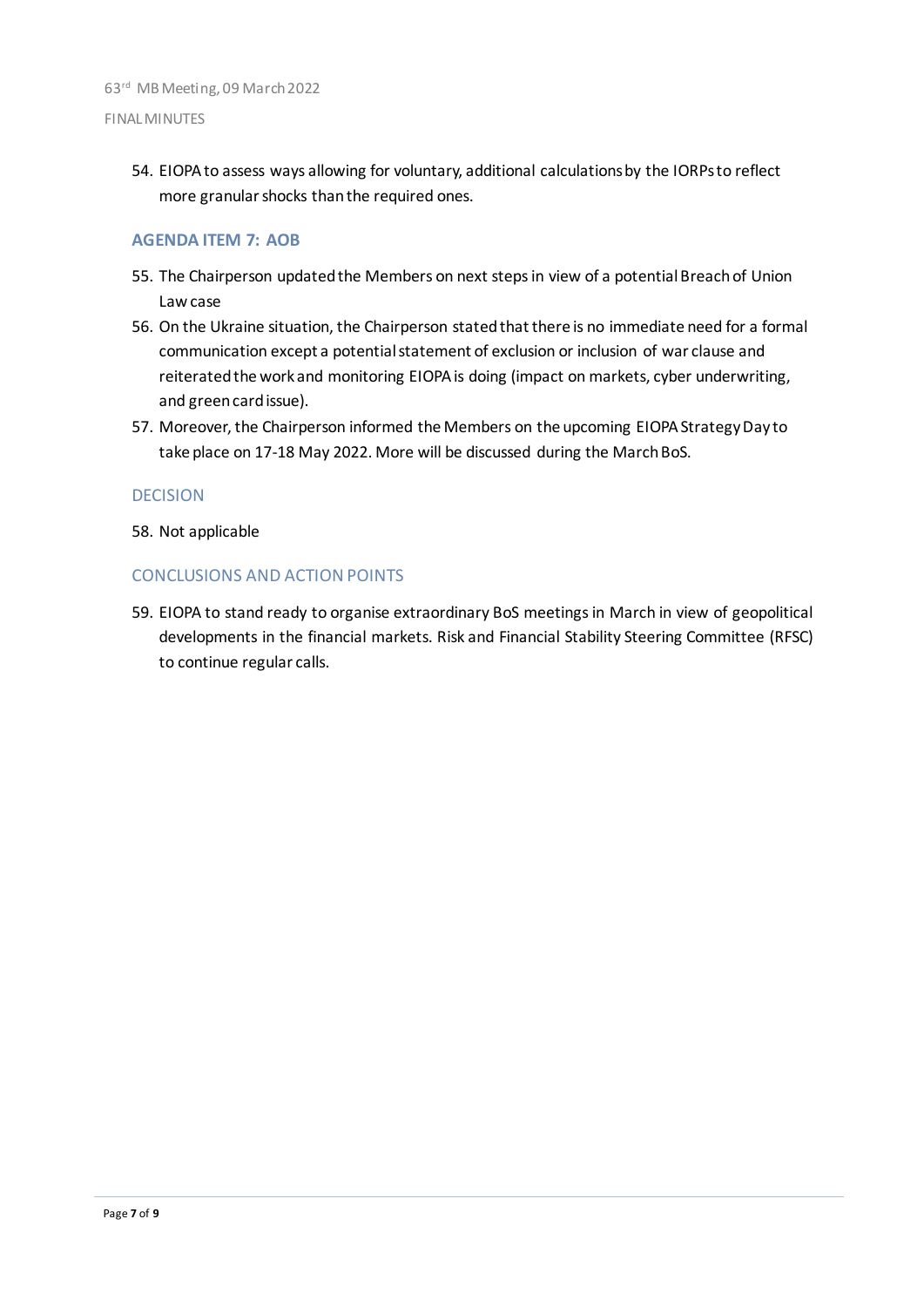**ANNEX: LIST OF DECISIONS ADOPTED BY WRITTEN PROCEDURE FROM 13.01.2022 TO 09.03.2022**

### **MB-2022-01**

**60.** Decision adopting, by consensus, the EIOPA's Cloud Strategy.

#### **MB-2022-02**

61. Decision adopting, by consensus, the Minutes of the 62nd Management Board Meeting.